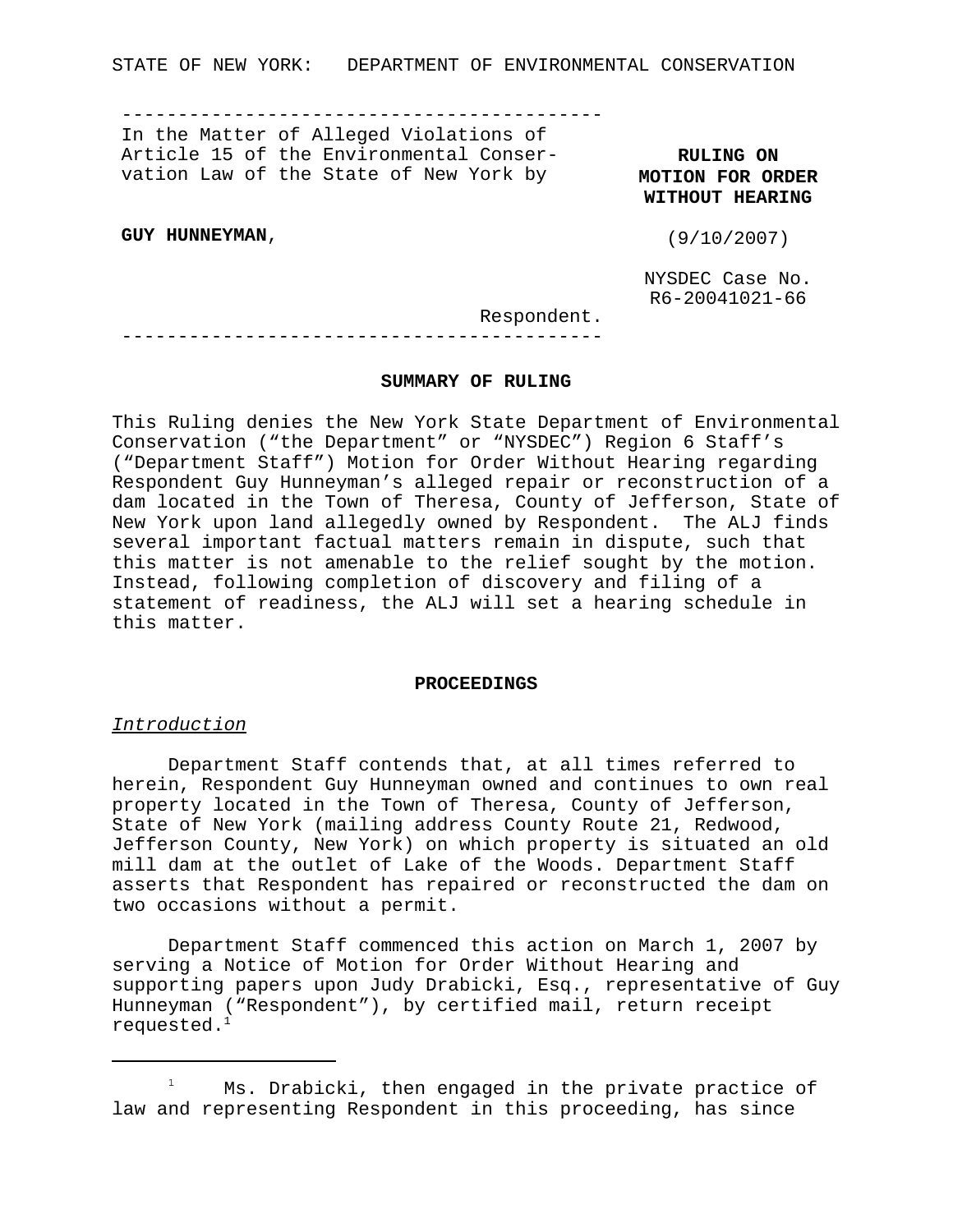## *Motion for Order Without Hearing*

Department Staff's filings include a notice of motion and motion of James T. King, Region 6 Regional Attorney (both dated February 28, 2007), and supporting affidavits of Mark Craig, NYSDEC Biologist I; Mark T. Effley, NYSDEC Land Surveyor; and Lawrence R. Ambeau, NYSDEC Region 6 Deputy Permit Administrator (all dated February 27, 2007). In addition, a brief (dated February 28, 2007) and an affidavit of service were filed. These submissions were served on Respondent on March 1, 2007.

Exhibits included with the motion and affidavits include several photographs depicting the dam, a letter from Respondent (dated March 28, 2004), a survey report and a drawing depicting the elevation of the dam. With daily penalties, Department Staff calculates a maximum monetary penalty in excess of \$400,000.

DEC Department Staff asserts that on two occasions, Respondent repaired or reconstructed the dam without a permit, raising the water level in Lake of the Woods. Department Staff further asserts that no hearing is required and that the Department is entitled to judgment as a matter of law.

The record on this Motion for Order Without Hearing closed on April 3, 2007, with receipt of Respondent's Affidavit Opposing Motion for Order Without Hearing.

# *Standard of Review*

Pursuant to title 6 of the Official Compilation of Codes, Rules and Regulations of the State of New York ("6 NYCRR") 622.12(d), a motion for order without hearing will be granted if, upon all the papers and proof filed, the cause of action (or defense) is established sufficiently to warrant granting summary judgment in favor of any party under the Civil Practice Law and Rules ("CPLR"). Pursuant to 6 NYCRR §622.12(e), the motion for summary order should be denied if Respondent shows any issues of fact sufficient to require a hearing. However, pursuant to 6 NYCRR 622.12(f), the existence of a triable issue of fact that is associated with relief, such as the amount of civil penalty, does not preclude granting the motion in part.

accepted a position as the NYSDEC Region 6 Regional Director requiring her withdrawal as counsel in this matter. Attorney Gary S. Bowitch has assumed representation of Respondent.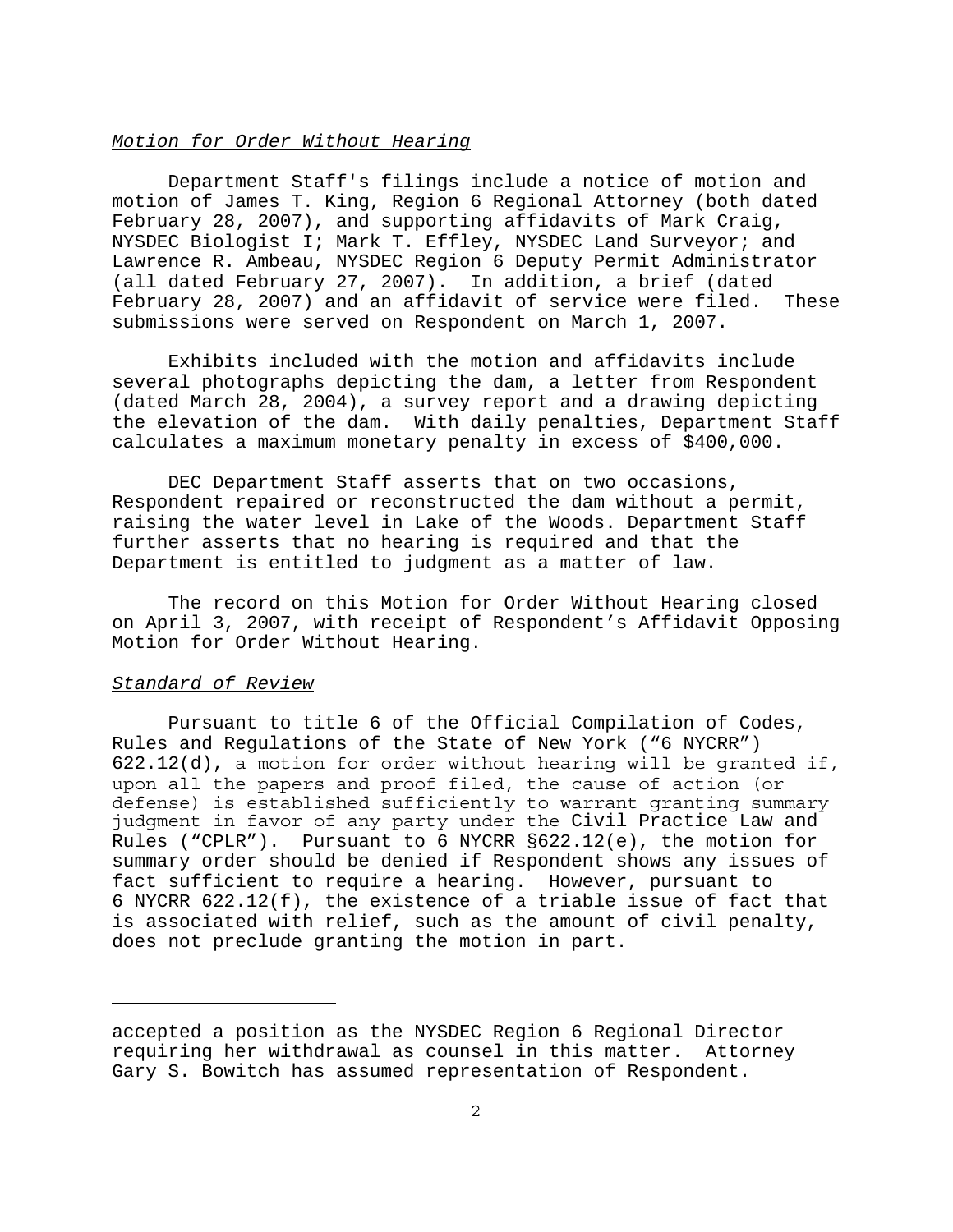In order to succeed on its motion, with respect to each allegation, Department Staff must show on its papers alone, without the aid of oral testimony, that there is no material issue of fact outstanding and that the facts mandate judgment in its favor. On a motion for summary judgment the court will accept as true, the opposing party's evidence and any evidence of the movant that favors the opposing party. *Weiss v Garfield*, 21 AD2d 156, 249 NYS2d 458 (3rd Dept., 1964). *See, generally,* CPLR §3212, and *McKinney's Consolidated Laws of New York,* CPLR §3212, Practice Commentary.

In the present matter, Respondent has personal knowledge of the facts and provided a reply affidavit on the motion. Several factual matters are in dispute and Department Staff's motion contains omissions requiring that this motion for order without hearing must be denied. Following is a discussion of the more prominent matters in dispute and omissions.

# *Alleged Violations of Environmental Conservation Law ("ECL") §15-0503*

Pursuant to ECL §15-0503, "[n]o dam shall be erected, constructed, reconstructed or repaired by any person or local public corporation without a permit issued pursuant to [this -<br>section]."<sup>2</sup> Department Staff alleges that Respondent committed continuing violations of ECL §15-0503 by failing to obtain a permit before repairing (or reconstructing) the old mill dam on two occasions; first, prior to December 2003 and second, between June 24, 2004 and July 15, 2004.

Department Staff cites the general civil penalty provisions of ECL §71-4003 as applicable to violations of ECL §15-0503. ECL §71-4003 provides for civil penalties of not more than \$500.00 per violation and additional civil penalties of not more than \$500.00 for each day of each continuing violation. However, a more specific provision, ECL §71-1127, is applicable to these alleged violations of ECL §15-0503. ECL §71-1127 provides for civil penalties of not more than \$500.00 per violation and additional civil penalties of not more than \$100.00 for each day of each continuing violation. Department Staff has not provided any explanation why ECL §71-4003 would be applicable in this instance, rather than ECL §71-1127.

It is undisputed that the structure at the outlet of Lake of the Woods is a "dam" within the meaning of ECL §15-0503. It is

 $2$ Exceptions to permitting identified in ECL §15-0503(3) are not relevant to this case.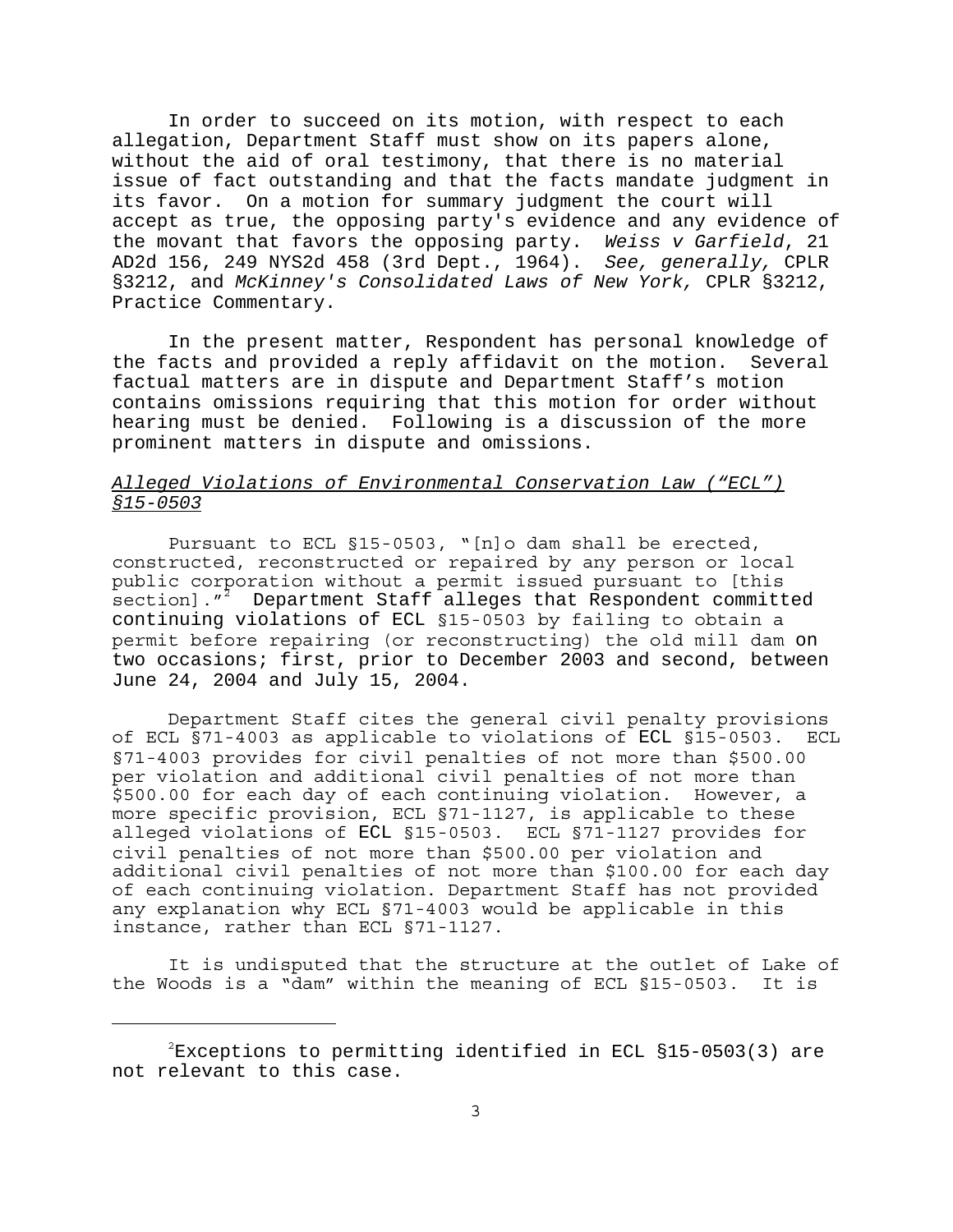also undisputed that Respondent has not applied for an ECL Article 15 permit, nor was any such permit issued by the Department for the site. Further, as explained below, it is undisputed that Respondent repaired or reconstructed the old mill dam on two occasions, prior to December 2003 and between June 24, 2004 and July 15, 2004. However, factual disputes exist as to the extent or nature of the repairs or reconstruction.

### *Department Staff's Position*

Department Staff alleges that on two occasions, (1) prior to December 2003 and later, (2) between June 24, 2004 and July 15, 2004, Respondent repaired or reconstructed the old mill dam without a permit, raising the water level in Lake of the Woods by 12 inches.

Department Staff seeks an order requiring Respondent to (1) submit an engineering study and work proposal; and (2) reduce the elevation of the dam to 317.86 feet. Department Staff also asks that the Commissioner's Order authorize Department Staff to enter upon the site to lower the dam if Respondent fails to do so within 180 days of the date of such order, and require that in the event of Respondent's non-compliance with the order, costs and expenses incurred by the Department will become a charge against Respondent's real property (the site).

In addition, Department Staff seeks penalties of \$125,000.00 for Respondent's violations of ECL Article 15: a \$10,000.00 payable penalty and a \$115,000.00 suspended penalty. Lastly, Department Staff seeks an order that reserves the Department's right to take further action for matters not specifically alleged in its motion, and ordering such other and further relief as may be justified under the circumstances.

### *Respondent's Position*

Respondent, by counsel, acknowledged service of Department Staff's motion by submitting an Affidavit Opposing Motion for Order Without Hearing, dated March 29, 2007, including six exhibits. The exhibits include a real property deed dated March 29, 1916; several photographs of the dam, including purportedly historical photographs; a newsletter of the Lake of the Woods Association (dated June 23, 2005); and a Lake Management Plan for Lake of the Woods (prepared by Dr. Richard Lamb, Center for Earth and Environmental Science, SUNY Plattsburgh, dated July 1999).

In his opposing affidavit, Respondent contends that Department Staff's motion contains several inaccuracies and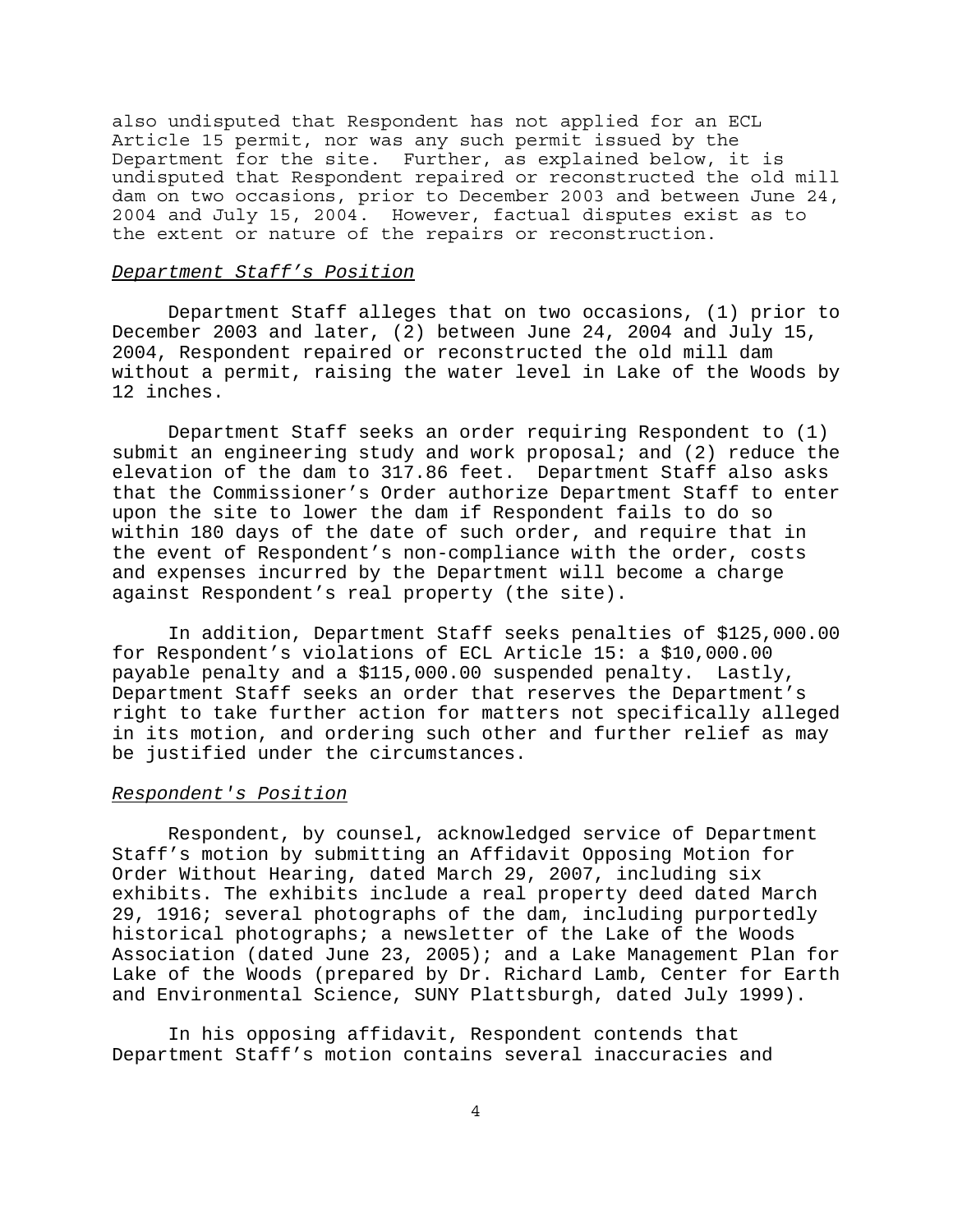omissions. Additionally, Respondent asserts that the relief sought by Department Staff is inappropriate in light of existing circumstances.

Respondent states that he has always offered to work with the Lake of the Woods Association and with the NYSDEC to ensure water level was maintained to best serve all users of the lake. Respondent's letter (Department Staff, Exhibit 1) concludes with a statement that "[t]here is currently two feet of water under the bridge. If the spillway is cut too low and a boat cannot navigate under the bridge the property does not offer any value to our family. Our family would be open to selling the property and the deeded water rights to the Lake of the Woods Homeowners Association or New York State."

Respondent opposes Department Staff's motion and requests dismissal of this matter in its entirety.

#### **DISCUSSION**

On December 15, 2003, Department Staff received a complaint of illegal dam construction on the outlet of Lake of the Woods, located in the Town of Theresa, Jefferson County.

In March 2004, with reference to Department Staff's first alleged violation, Department Staff Biologist Mark Craig visited the site and spoke with Respondent, Guy Hunneyman. With respect to the first alleged violation, Biologist Craig noted that a new cap had been installed across the crest of the dam, including a concrete lined spillway, and that a wooden gate<sup>3</sup> that leaked had been replaced with a solid metal gate which no longer leaked. These repairs or reconstruction form the basis of Department Staff's first alleged violation. The Craig affidavit states that Respondent "readily admitted" that he had made improvements to the dam. Craig Affidavit, ¶¶8 and 9.

Biologist Craig advised Respondent that "as a first step toward resolving the problem that three to four inches of concrete that were added to the dam had to be removed." Craig Affidavit, ¶9. Staff asserts that the higher elevation of the dam was flooding a small island in the lake that is used by Common Loons for nesting.

<sup>&</sup>lt;sup>3</sup>This gate affords access to the lower level of the dam for cleaning accumulated debris.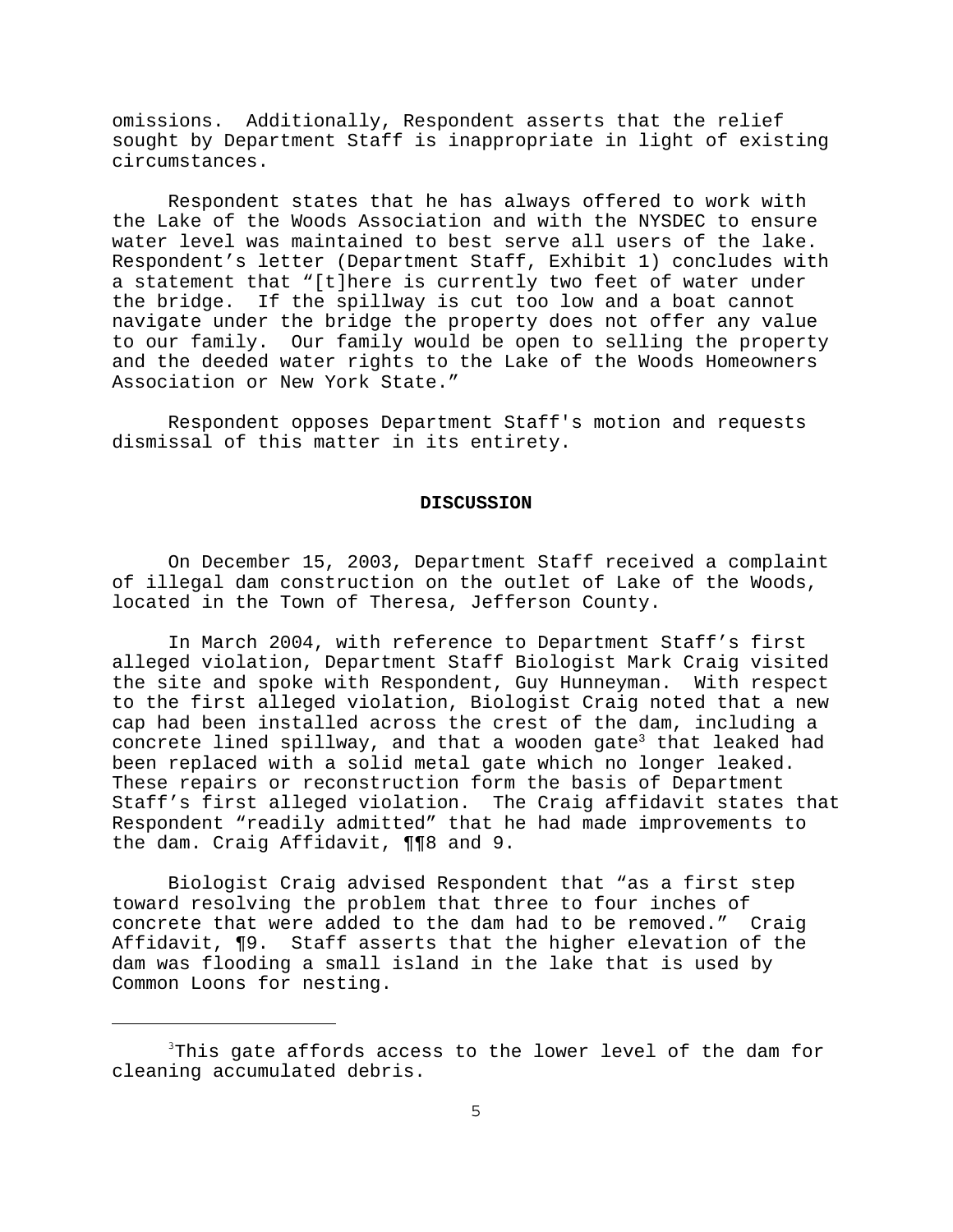In his affidavit, Respondent states that in 2003, the Jefferson County Department of Public Works installed a cofferdam in order to make improvements to the nearby bridge and roadway. With the dam dewatered, Respondent admits that he repaired or reconstructed the dam; he "reinforced the flume and spillway front and back with concrete, but did not remove any material or alter the dam height. [He] painted the surfaces with white waterproof paint to protect the concrete. [He] also replaced the gate because it had deteriorated." Hunneyman Affidavit, ¶11. Therefore, it is undisputed that prior to December 2003, Respondent repaired or reconstructed the old mill dam, without a permit.

Respondent concedes that in the spring of 2004 Department Staff Biologist Craig visited the site and advised Respondent that he should not have altered (repaired or reconstructed) the dam without a permit. In response, Respondent contends that prior to May 24, 2004, he removed some material from the base of the spillway "since that seemed to be of concern to [Department Staff] even though I had not raised it." He also admits that he applied Block Bond surface bonding material over the area at the base of the spillway to smooth the area from which he had removed material. Hunneyman Affidavit, ¶¶13 and 15.

Respondent states his understanding that these additional alterations (repairs or reconstruction), at DEC Staff's request, resolved any claim that he had violated the law by altering (repairing or reconstructing) the dam without a permit. Hunneyman Affidavit, ¶¶12-15. In fact, DEC Biologist Craig states that by July 15, 2004, Respondent had repaired the dam, reversing the pre-December 2003 repairs (or reconstruction) observed previously. Craig Affidavit, ¶12. However, Respondent contends that these repairs occurred prior to the time of the second alleged violation, "between June 24, 2004 and July 15, 2004."

Nonetheless, these repairs or reconstruction apparently form the basis of Department Staff's second alleged violation. In other words, DEC Staff apparently asserts that Respondent's removal of the three to four inches of concrete from the dam, without a permit and at Department Staff's direction, form the basis of Department Staff's second alleged violation. Consequently, a factual dispute exists as to when these repairs or reconstruction occurred.

Moreover, Biologist Craig concludes that based upon subsequent visits to the site, the elevation of the dam must be reduced by an additional 12 inches to restore the water level to historic levels. Craig Affidavit, ¶12. However, Biologist Craig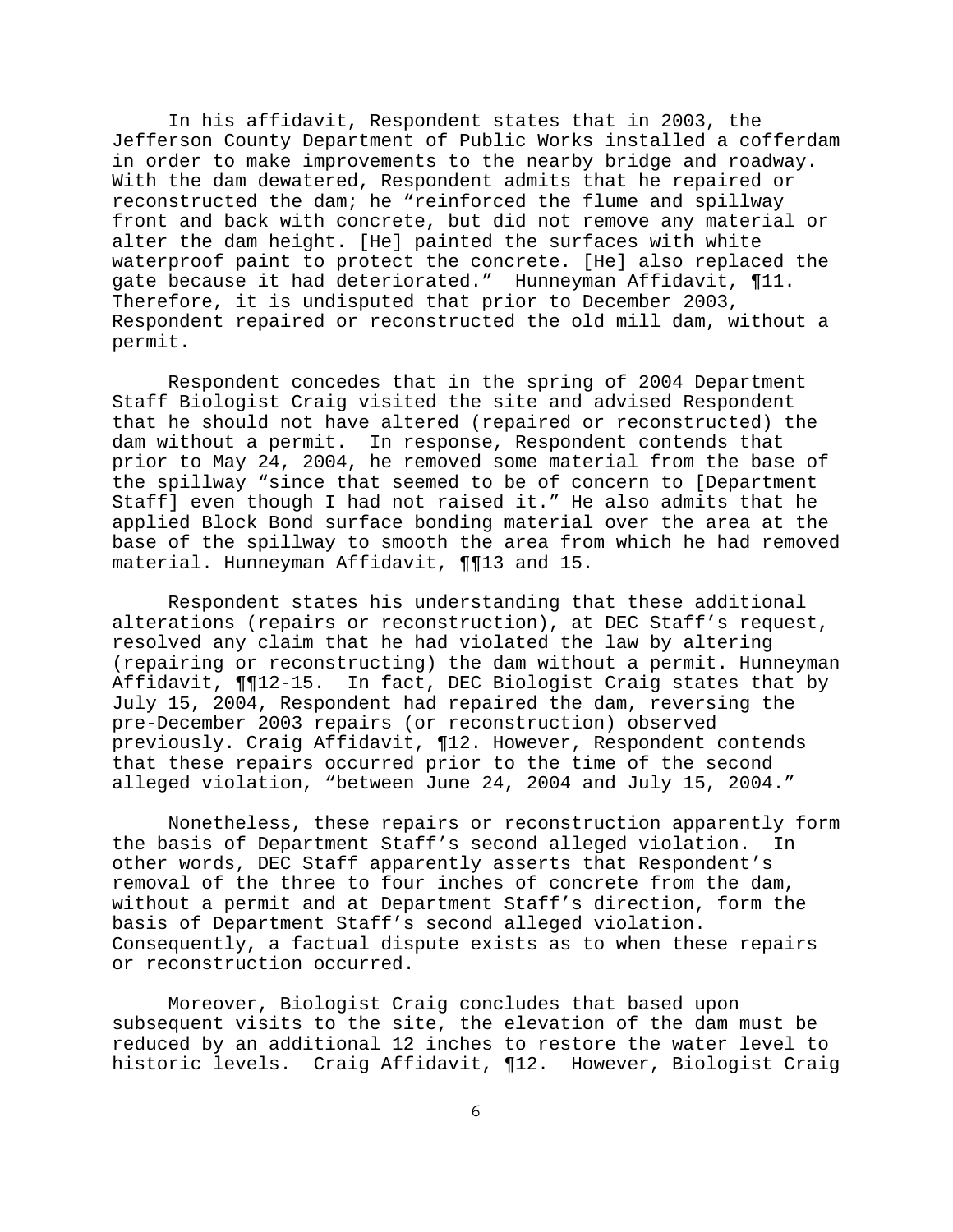provides no evidence or explanation of how the dam was repaired or reconstructed "between June 24, 2004 and July 15, 2004" or later to account for the alleged increased water elevation or impoundment of waters of Lake of the Woods.

Instead, on March 8, 2006 (well after the period of "between June 24, 2004 and July 15, 2004"), DEC Land Surveyor Effley determined that the dam spillway has an elevation of 329.86 feet at its lowest point. Effly Affidavit, ¶6. The elevation at the top of the dam was 332.82 feet at its highest point; and the water elevation was approximately 330.02 feet. Effly Affidavit, ¶6. In addition, Biologist Craig states that Lake of the Woods is a Class C water body. 6 NYCRR 910.6, Item No. 1117; and pursuant to Department publication, "New York State Lakes, A Morphometric Atlas of Selected Lakes, Volume 3, Region 6," Lake of the Woods has an elevation of 328 feet. Craig Affidavit, ¶6. These facts appear to form the basis of Staff's request for reducing the elevation of the dam by 12 inches (329.86 measured by Surveyor Effly, less 328 elevation reported in the Departmental atlas, would be 12.86 inches difference in elevation).

In view of Biologist Craig's statement that the pre-December 2003 repairs (or reconstruction) had been reversed by July 15, 2004, Department Staff has provided no explanation or evidence other than Effly's determination in March 2006 (almost two years later than the time of "between June 24, 2004 and July 15, 2004," identified for the second alleged violation, to support Department Staff's request that the elevation of the dam must be reduced by 12 inches. Therefore, Department Staff implicitly contends either that between June 24, 2004 and July 15, 2004, Respondent repaired or reconstructed the dam in some additional manner to increase its elevation by 12 inches or at some time between July 15, 2004 and March 2006, Respondent repaired or reconstructed the dam in some additional manner to increase its elevation by 12 inches (an unasserted third alleged violation) or in the alternative, that Respondent, as owner of the dam, is responsible at law (strictly liable) to maintain the dam, and therefore must lower the elevation of the dam by 12 inches, as Department Staff seeks, or some other theory of liability.

Department Staff apparently relies upon the statement cited above, that Lake of the Woods has an elevation of 328 feet. Yet, if elevation 328 is taken as correct, then Department Staff's request for relief seeking to reduce the elevation of the dam to 317.86 feet is misplaced, as an elevation of 317.86 would be 12 feet lower than the elevation determined in March 2006 by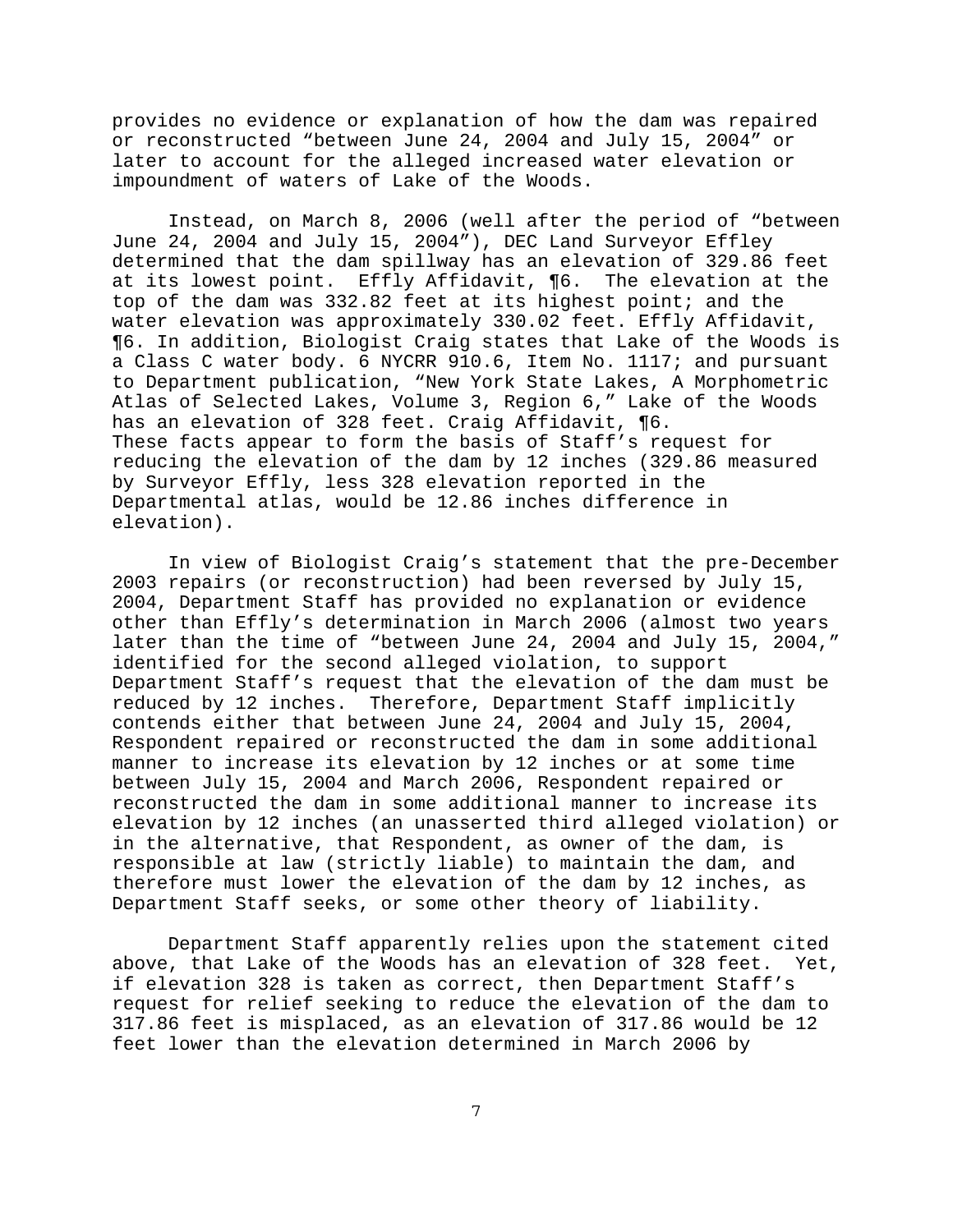Surveyor Effly and 10.14 feet lower than the elevation reported in the Departmental atlas.

Respondent objects to Staff's request to lower the elevation of the spillway by 12 inches to as much as 12 feet. Respondent contends that the spillway height has not changed by more than a couple of inches. (Hunneyman Affidavit, ¶¶17-19). In support of his position, Respondent provided photographs of a dock on the lake to show that the lake level has not changed (Hunneyman Affidavit, ¶19 and Exhibits 3 and 4). Therefore, factual disputes exist concerning the current and historical elevations of the dam (and Lake of the Woods), and as to the extent of relief sought by Department Staff regarding final elevation sought for the old mill dam (and Lake of the Woods).

#### Ownership of the Property

Although Guy Hunneyman is the named Respondent in this matter, the Department Staff brief, in arguing that no ECL Article 15 permit has been issued for this site, refers to the site as the property of Mary Hunneyman. DEC Brief at 1. Department Staff provides no explanation or evidence of the relationship between Mary Hunneyman and the named Respondent, Guy Hunneyman. Although ownership is not a requirement of ECL §15- 0503, Department Staff provides no evidence to show that Respondent is the owner of the property on which the dam is located. Instead, elsewhere in its brief, Department Staff states that "Respondent, Guy Hunneyman, owns property with a mailing address of County Route 21, Redwood, Jefferson County, New York." (The brief, however, is not a sworn document and is considered legal argument, not evidence). Respondent's purported ownership of the site becomes relevant when considering theories of liability supporting the relief sought by Department Staff - lowering the elevation of the dam by 12 inches - - as discussed above.

### Respondent as the Actor

Department Staff's Exhibit 1 is a letter dated March 28, 2004 from Respondent, captioned "Lake of the Woods Dam Proposal." Department Staff argues that this exhibit is Respondent's admission that he made repairs to the dam prior to the date of the letter. However, the letter is carefully worded and does not state that Respondent made repairs. For example, following is a portion of the first paragraph:

> "The concrete dam leaked and was in need of a new gate. The gate had been installed numerous times in the past and the last time had rocks placed in front of it to prevent vandalism. Cottage owners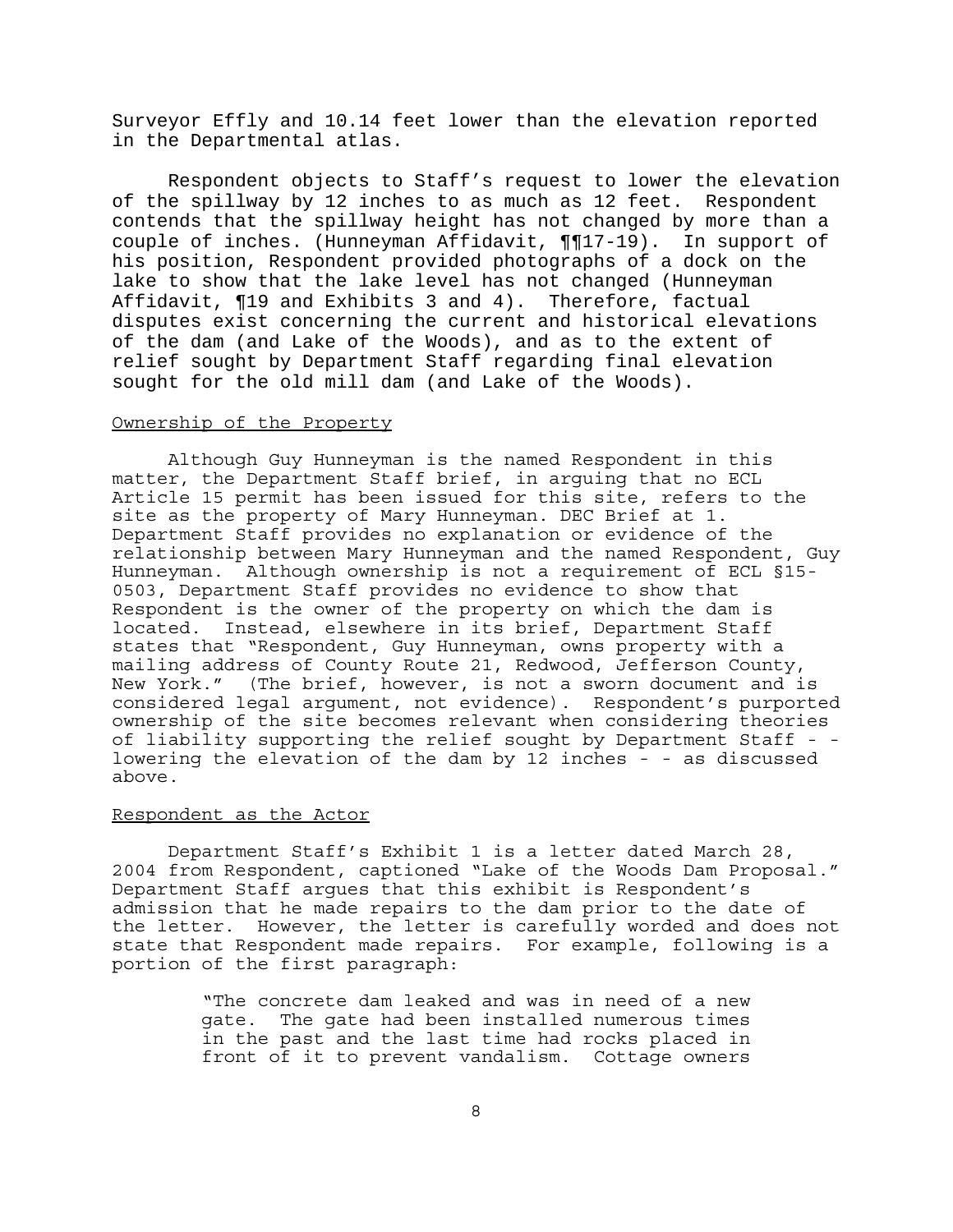also began to through [sic] rocks and debris on the lake side of the bridge in an attempt to maintain the lake level. Lake owners have been adding to and tearing out depending on the water height desired since. The county made a coffer dam and the dam was coated with concrete for maintenance. The structure of the concrete dam was not modified. The county removed the coffer dam. Most of pre-existing debris had been pushed into the mud bottom by the sand bags which were removed..."

Exhibit 1 does not identify who coated the dam with concrete, who replaced the gate, etc. Department Staff's contention that Exhibit 1 is Respondent's admission that he made repairs to the dam must be rejected.

At best, on this point, the Craig affidavit provides a conclusory statement that in visiting the site, DEC Biologist Craig "was informed that I should speak with [Respondent] Guy Hunneyman about the situation. I finally made contact with Mr. Hunneyman in March 2004. He readily admitted that he had made improvements to the dam that I had observed." Craig Affidavit, ¶9. Nonetheless, Respondent acknowledges in his affidavit that , in sum and substance, he did make some repairs (or reconstruct) the dam, as described above.

**RULING:** This motion for order without hearing is denied. Factual issues remain in dispute: first, establishing ownership of the property upon which the dam is located; second, the extent of repairs made by Respondent; third, whether during the period of June 24, 2004 through July 15, 2004 (or at a later date prior to March 8, 2006), Respondent repaired or reconstructed the dam resulting in an increased elevation from 328 feet to 329.86 feet, as Department Staff asserts; and fourth, whether Respondent, as owner of the dam, is strictly liable for maintenance and repair of the dam, and therefore must lower the elevation of the dam by 12 inches.

Some matters regarding the first alleged violation (prior to December 2003) are proven by Respondent's affidavit containing his admission that he effected some repairs to the dam, and as to the second alleged violation, Department Staff's Craig affidavit that those repairs had been fully performed. However, disputed facts exist as to the extent of repairs or reconstruction effected. Other matters remain allegations to be proven. In addition, the matter of penalties to be assessed for each violation must be